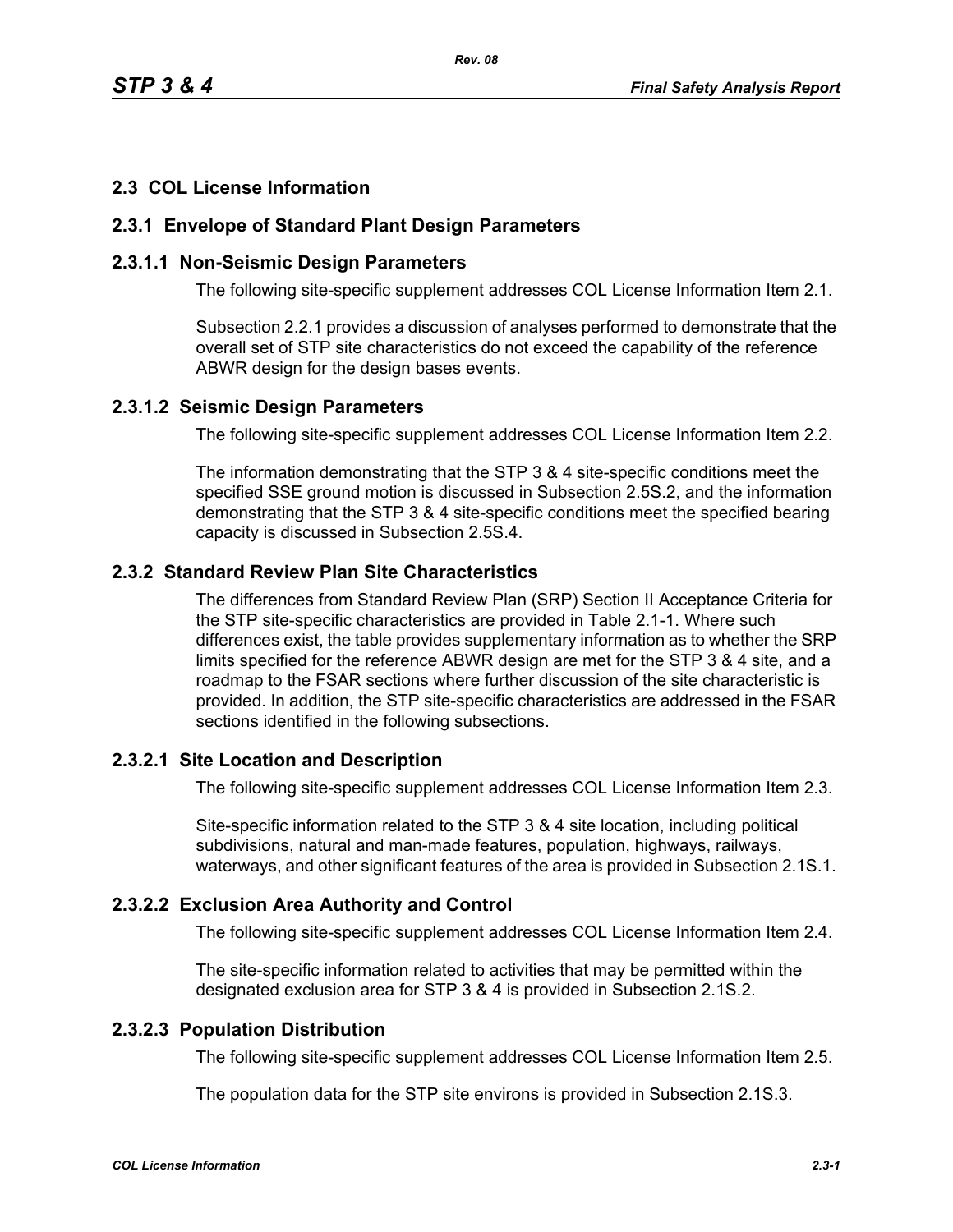### **2.3.2.4 Identification of Potential Hazards in Site Vicinity**

The following site-specific supplement addresses COL License Information Item 2.6.

Information with respect to industrial, military, and transportation facilities and routes to establish the presence and magnitude of potential external hazards at the STP site is provided in Subsections 2.2S.1 and 2.2S.2.

#### **2.3.2.5 Evaluation of Potential Accidents**

The following site-specific supplement addresses COL License Information Item 2.7.

The potential accident situations in the vicinity of the STP site and the bases for which these potential accidents are accommodated in the design are provided in Subsection 2.2S.3.

#### **2.3.2.6 External Impact Hazards**

The following site-specific supplemental information addresses COL License Information Item 2.8.

A review and evaluation of the effects on the protection criteria of external impact hazards at the STP site, such as general aviation or nearby explosions, is provided in Subsection 2.2S.3.

#### **2.3.2.7 Local Meteorology**

The following site-specific supplement addresses COL License Information Item 2.9.

A description of the local meteorology for the STP site is provided in Subsection 2.3S.2.

#### **2.3.2.8 Onsite Meteorological Measurements Program**

The following site-specific supplement addresses COL License Information Item 2.10.

A description of the onsite meteorological measurements program for STP 3 & 4 is provided in Subsection 2.3S.3.

### **2.3.2.9 Short-Term Dispersion Estimates for Accidental Atmospheric Releases**

The following site-specific supplement addresses COL License Information Item 2.11.

The STP 3 & 4 site-specific short-term dispersion estimates are provided in Subsection 2.3S.4. This information is used to ensure that the envelope values provided in Tables 15.6-3, 15.6-7, 15.6-13, 15.6-14 and 15.6-18 of relative concentrations are not exceeded for the STP site.

### **2.3.2.10 Long-Term Diffusion Estimates**

The following site-specific supplement addresses COL License Information Item 2.12.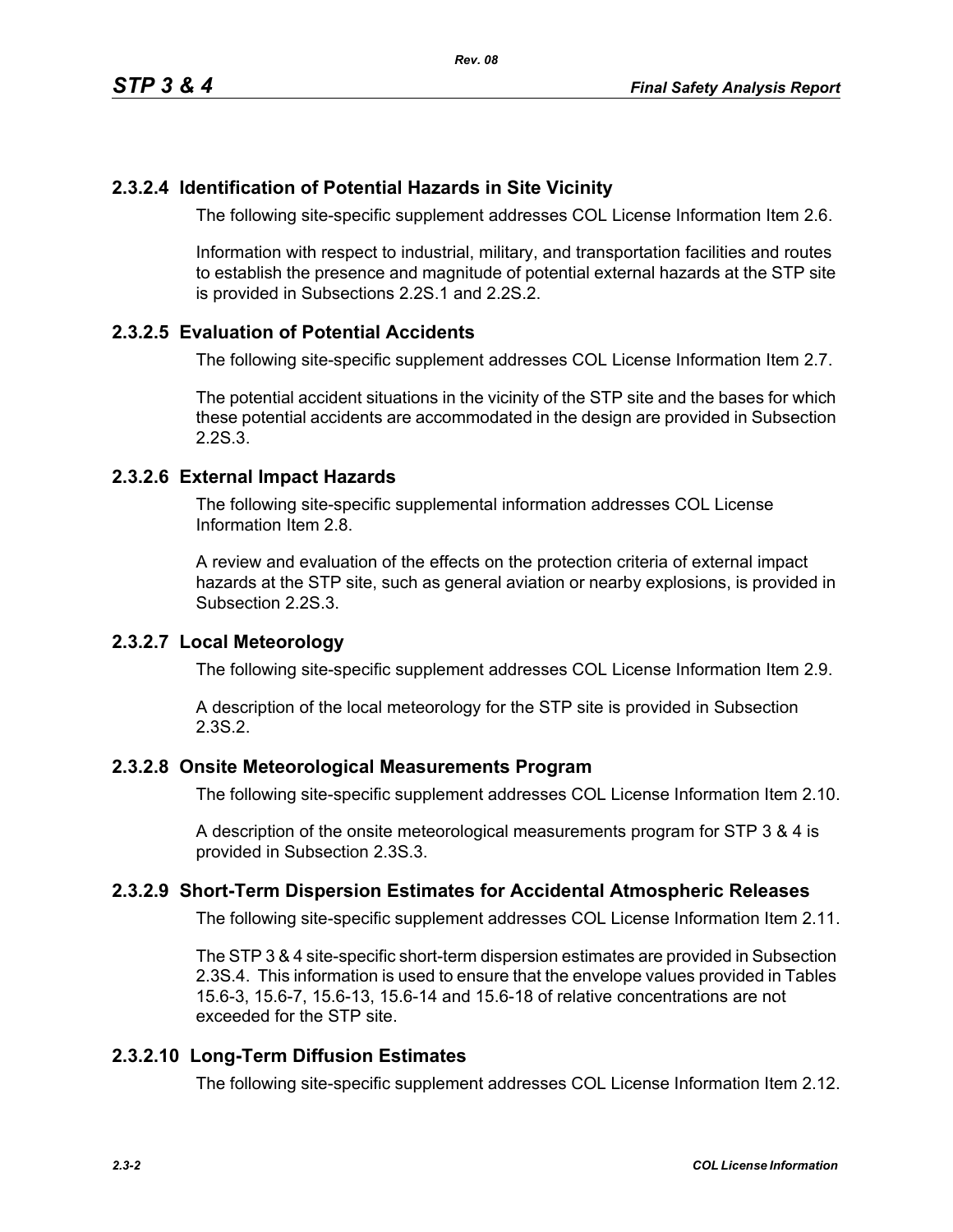The annual average atmospheric dispersion values for reactive releases are provided in Subsection 2.3S.5.

# **2.3.2.11 Hydrologic Description**

The following site-specific supplement addresses COL License Information Item 2.13.

A detailed description of all major hydrologic features on or in the vicinity of the STP site is provided in Subsection 2.4S.1. A specific description of the site and all safetyrelated elevations, structures, exterior accesses, equipment, and systems from the standpoint of hydrology considerations is also provided in Subsection 2.4S.1.

### **2.3.2.12 Floods**

The following site-specific supplement addresses COL License Information Item 2.14.

Site-specific information related to historical flooding and potential flooding at the STP site, including flood history, flood design considerations, and effects of local intense precipitation, is provided in Subsection 2.4S.2.

### **2.3.2.13 Probable Maximum Flood on Streams and Rivers**

The following site-specific supplement addresses COL License Information Item 2.15.

Site-specific information related to design-basis flooding at the STP site and the extent of flood protection required for the STP 3 & 4 safety-related structures, systems, and components (SSCs) is provided in Section 2.4S.3.

### **2.3.2.14 Ice Effects**

The following site-specific supplement addresses COL License Information Item 2.16.

The evaluation demonstrating that safety-related facilities and the water supply for STP 3 & 4 are not affected by ice flooding or blockage is provided in Subsection 2.4S.7.

### **2.3.2.15 Cooling Water Channels and Reservoirs**

The following site-specific supplement addresses COL License Information Item 2.17.

The basis for the hydraulic design of the main cooling reservoir (MCR) and channels used to transport and impound the cooling water supply for STP 3 & 4 is provided in Subsection 2.4S.8.

# **2.3.2.16 Channel Diversions**

The following site-specific supplement addresses COL License Information Item 2.18.

Site-specific information related to channel diversion for the STP site is provided in Subsection 2.4S.9.

# **2.3.2.17 Flooding Protection Requirements**

The following site-specific supplement addresses COL License Information Item 2.19.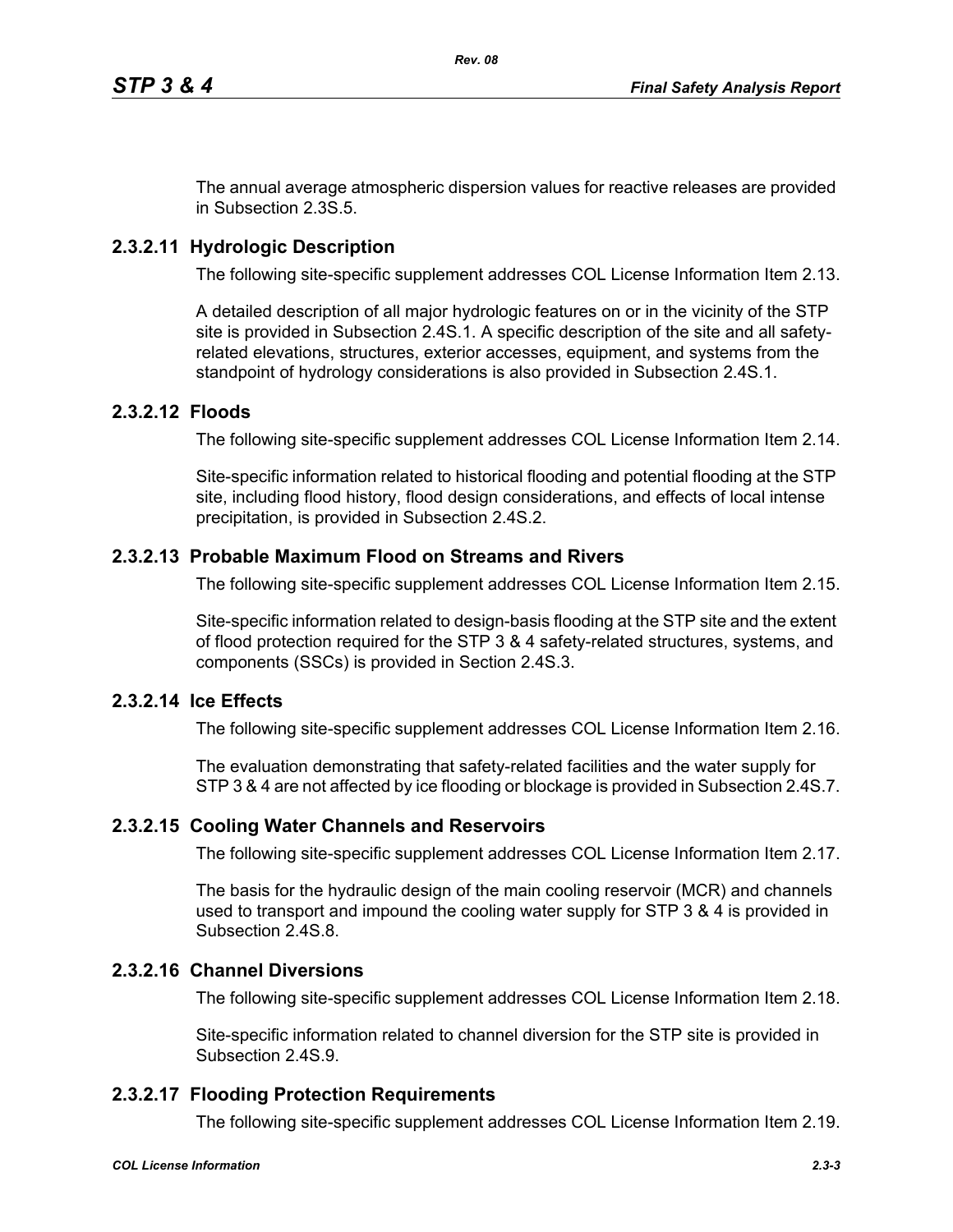Information related to the flooding protection requirements for the STP site is provided in Subsection 2.4S.10.

# **2.3.2.18 Cooling Water Supply**

The following site-specific supplement addresses COL License Information Item 2.20.

The natural events that may reduce or limit the available cooling water supply and the measures taken to ensure that an adequate water supply exists to operate and shut down STP 3 & 4 are identified in Subsection 2.4S.11.

# **2.3.2.19 Accidental Release of Liquid Effluents in Ground and Surface Waters**

The following site-specific supplement addresses COL License Information Item 2.21.

The ability of the surface water environment at the STP site to disperse, dilute, or concentrate accidental releases is discussed in Subsection 2.4S.13. The effects of these releases on existing and known future uses of surface water resources are discussed in Subsections 2.4S.12 and 2.4S.13.

# **2.3.2.20 Technical Specifications and Emergency Operation Requirement**

The following site-specific supplement addresses COL License Information Item 2.22.

Flood protection measures for the STP 3 & 4 safety-related facilities, and provisions used to ensure that an adequate water supply is available to shut down and cool the reactor, are described in Subsection 2.4S.14. The need for technical specifications and/or emergency procedures to ensure these measures is also discussed in Subsection 2.4S.14.

# **2.3.2.21 Basic Geological and Seismic Information**

The following site-specific supplement addresses COL License Information Item 2.23.

Site-specific information related to regional and site physiography, geomorphology, stratigraphy, lithology, and tectonics for the STP site is provided in Subsection 2.5S.1.

# **2.3.2.22 Vibratory Ground Motion**

The following site-specific supplement addresses COL License Information Item 2.24.

The STP 3 & 4 site-specific geological, seismological, and geotechnical data, including a comparison of the site-specific SSE (ground motion response spectra) to the design ground spectra (certified seismic design response spectra) in Subsection 2.3.1.2, are discussed in Subsection 2.5S.2.

# **2.3.2.23 Surface Faulting**

The following site-specific supplement addresses COL License Information Item 2.25.

The site-specific geological data used to evaluate surface faulting at STP 3 & 4 is provided in Subsection 2.5S.3.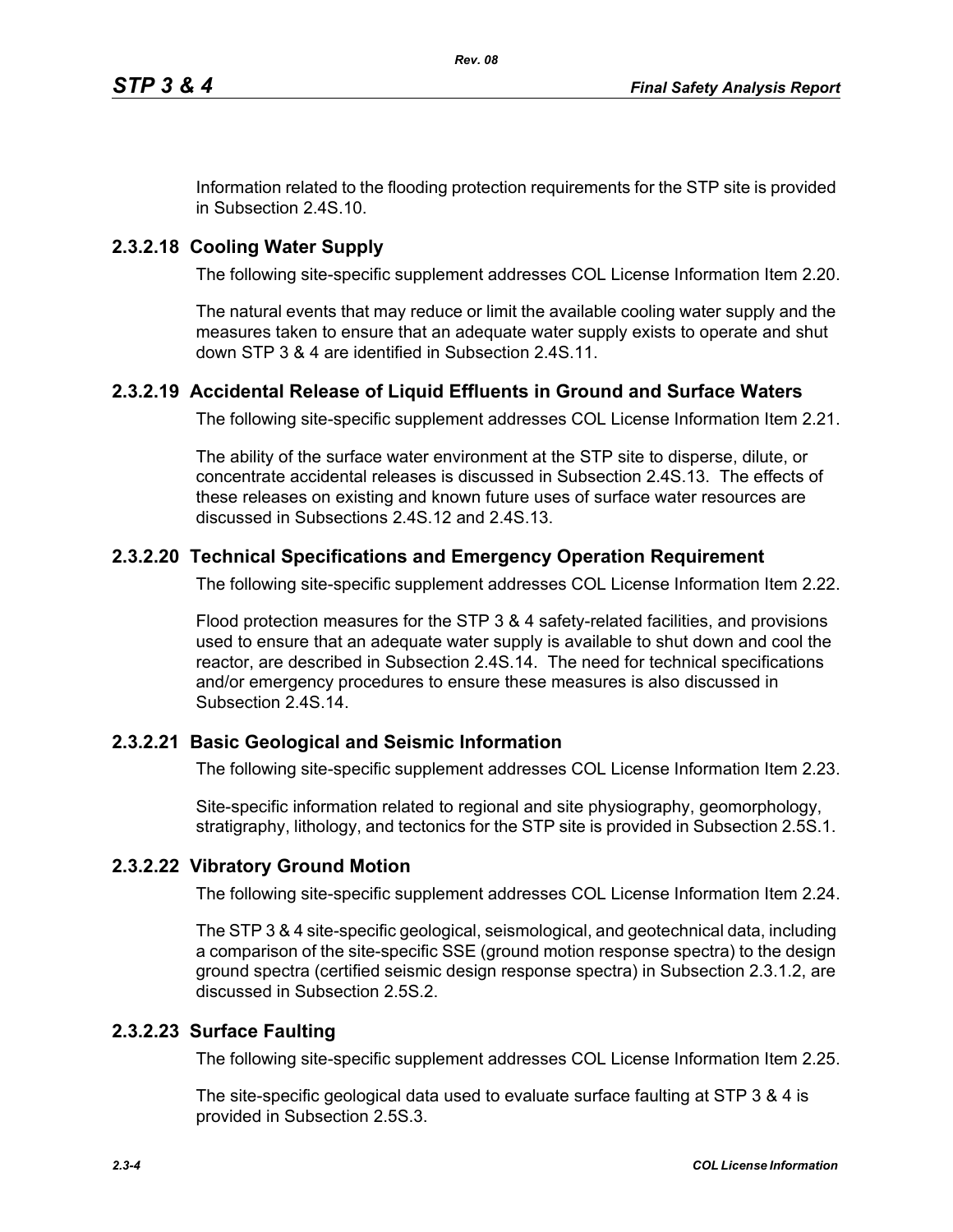### **2.3.2.24 Stability of Subsurface Material and Foundation**

The following site-specific supplement addresses COL License Information Item 2.26.

Information concerning the properties and stability of site-specific soils and rocks under both static and dynamic conditions including the vibratory ground motions associated with the STP site-specific SSE is provided in Subsections 2.5S.2 and 2.5S.4.

### **2.3.2.25 Site and Facilities**

The following site-specific supplement addresses COL License Information Item 2.27.

The detailed description of the STP site conditions and geologic features is provided in Subsection 2.5S.1. This description includes site topographical features and the location of various Seismic Category I structures and appurtenances (pipelines, channels, etc.) with respect to the source of normal and emergency cooling water.

### **2.3.2.26 Field Investigations**

The following site-specific supplement addresses COL License Information Item 2.28.

A discussion of field investigations conducted at the STP site is provided in Subsection 2.5S.4, including the type, quantity, extent, and purpose of the field explorations. Subsection 2.5S.4 and associated appendices include logs of the borings and test pits and results of geophysical surveys, presented in tables and profiles. Records of field permeability tests and other special field tests are also provided.

### **2.3.2.27 Laboratory Investigations**

The following site-specific supplement addresses COL License Information Item 2.29.

The number and type of laboratory tests conducted to assess the STP site and the location of samples taken as part of the field investigations are provided in tabular form in Subsection 2.5S.4. The results of laboratory tests on disturbed and undisturbed soil samples obtained from field investigations are also provided in Subsection 2.5S.4.

## **2.3.2.28 Subsurface Conditions**

The following site-specific supplement addresses COL License Information Item 2.30.

Details on subsurface conditions at the STP site are provided in Subsections 2.4S.12, 2.5S.1, 2.5S.2, and 2.5S.4. The subsurface conditions were investigated and the details are provided on the engineering classifications and descriptions of the soils supporting the foundations for STP 3 & 4. The information discussed includes the history of soil deposition and erosion, past and present groundwater levels, other preloading influences, and any soil characteristics that may present a hazard to plant safety. Profiles through the Seismic Category I structures are provided that show generalized subsurface features beneath these structures.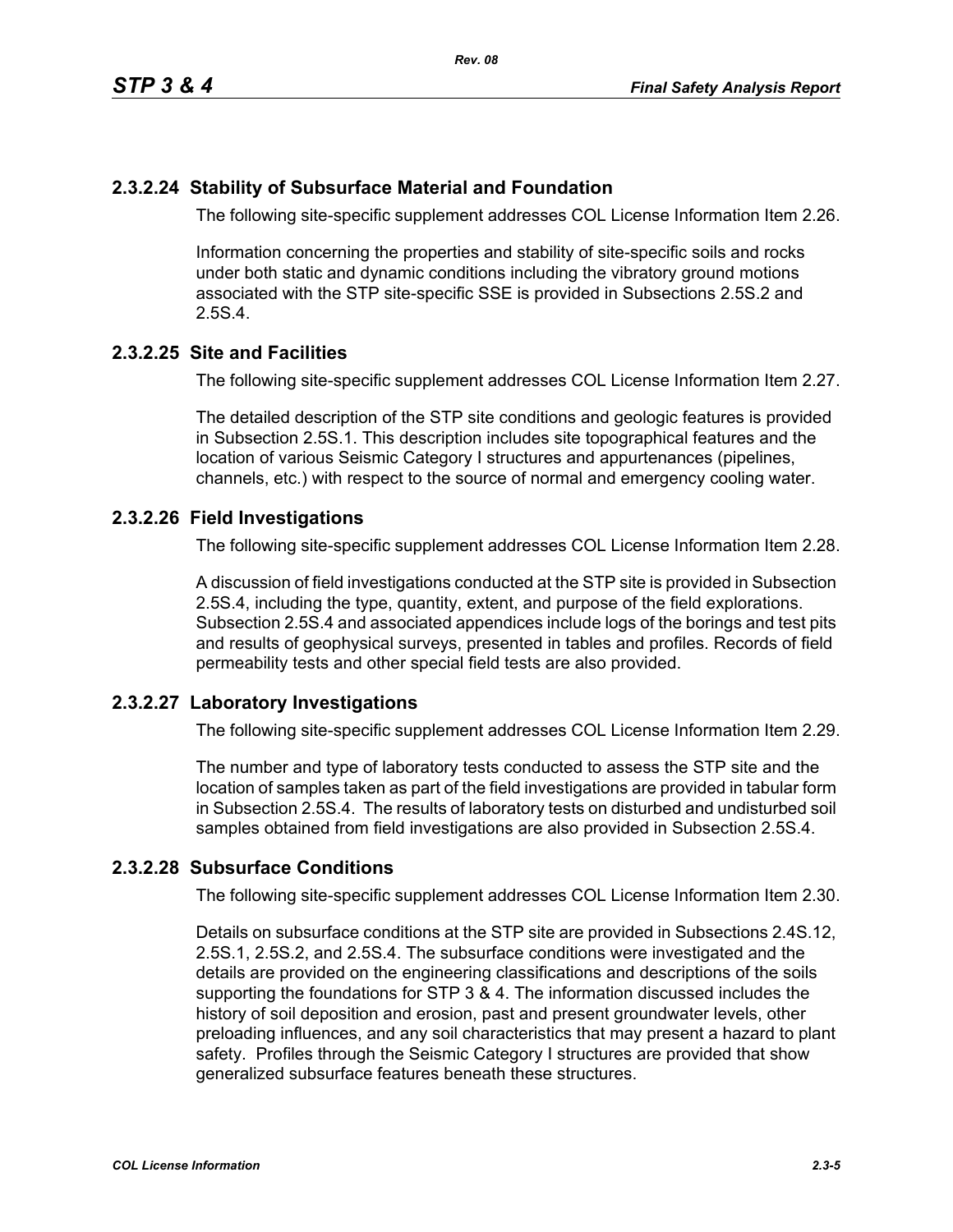## **2.3.2.29 Excavation and Backfilling for Foundation Construction**

The following site-specific supplement addresses COL License Information Item 2.31.

A description of the excavation and backfilling required for construction of the STP 3 & 4 foundations is provided in Subsection 2.5S.4. The site-specific soil properties below the base of the foundations are described. This description includes the configuration, along with detailed longitudinal sections and cross-sections of other safety-related STP 3 & 4 structures, including the ultimate heat sinks (UHS) and Seismic Category I buried pipes and electrical ducts. Data concerning the extent (horizontally and vertically) of all Seismic Category I excavations, fills, and slopes are provided. The locations, elevations, and grades for excavated slopes are described and shown on plot plans and typical cross-sections. A discussion of excavating and dewatering methods, excavation depths below grade, field inspection and testing of excavations, protection of foundation excavations from deterioration during construction, and the foundation dental fill work is provided in Subsections 2.4S.12 and 2.5S.4. The sources, quantities, and static and dynamic engineering properties of borrowed materials are described.

### **2.3.2.30 Effect of Groundwater**

The following site-specific supplement addresses COL License Information Item 2.32.

An analysis of the groundwater conditions at the STP site is provided in Subsections 2.4S.12 and 2.5S.4, including the effects of groundwater on site geotechnical properties such as total and effective unit weights, cohesion and angle of internal friction, and dynamic soil properties.

### **2.3.2.31 Liquefaction Potential**

The following site-specific supplement addresses COL License Information Item 2.33.

The liquefaction potential for the STP site under and around all Seismic Category I structures, including Category I buried pipelines and electrical ducts, is addressed in Subsection 2.5S.4. Justification for the selection of the soil properties used in the liquefaction potential evaluation (e.g., laboratory tests, field tests, and published data), the magnitude and duration of the earthquake, and the number of cycles of earthquakes is also provided in Subsection 2.5S.4.

### **2.3.2.32 Response of Soil and Rock to Dynamic Loading**

The following site-specific supplement addresses COL License Information Item 2.34.

The dynamic soil properties for the STP site, in terms of shear modulus and material damping as a function of shear strain, are discussed in Subsection 2.5S.4. These strain-dependent properties are used in the determination of the ground motion response spectra (site-specific SSE). Due to the depth to rock at the STP site, only soil properties are investigated for STP 3 & 4.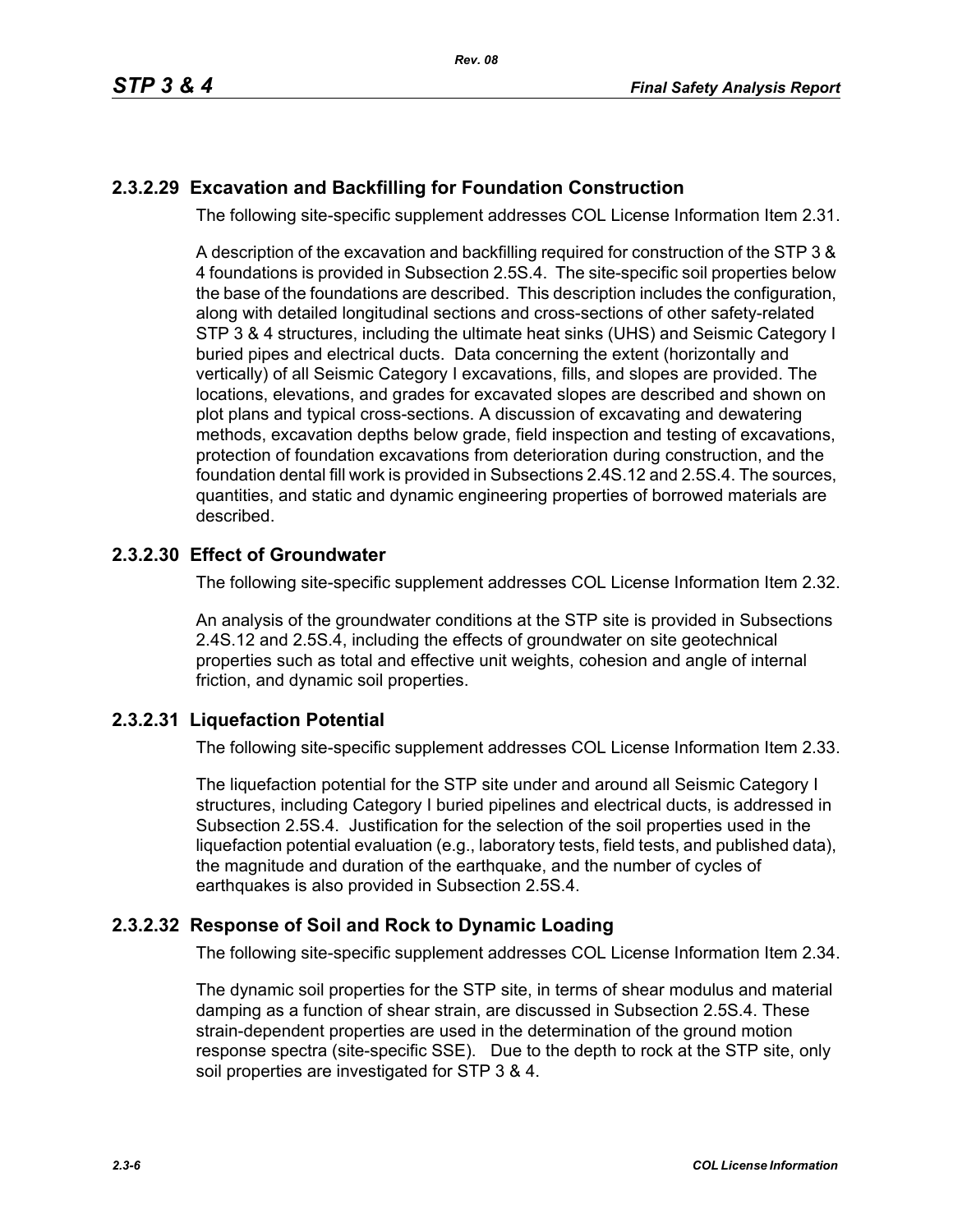### **2.3.2.33 Minimum Soil Bearing Capacity**

The following site-specific supplement addresses COL License Information Item 2.35.

Minimum static bearing capacity at the foundation level of the Reactor and Control Buildings is discussed in Subsection 2.5S.4. Bearing capacity of the foundation material for the other STP 3 & 4 safety-related facilities is also discussed in Subsection 2.5S.4.

#### **2.3.2.34 Earth Pressures**

The following site-specific supplement addresses COL License Information Item 2.36.

The site-specific evaluation of static and dynamic lateral earth pressures and hydrostatic groundwater pressures acting on the STP 3 & 4 safety-related facilities is provided in Subsection 2.5S.4.

#### **2.3.2.35 Soil Properties for Seismic Analysis of Buried Pipes**

The following site-specific supplement addresses COL License Information Item 2.37.

The soil properties used for the seismic analysis of Seismic Category I buried pipes and electrical conduits for STP 3 & 4 are provided in Subsection 2.5S.4.

#### **2.3.2.36 Static and Dynamic Stability of Facilities**

The following site-specific supplement addresses COL License Information Item 2.38.

A description of the static and dynamic stability of the STP 3 & 4 facilities is provided in Subsection 2.5S.4. This information includes a discussion of the site-specific stability evaluation performed for the safety-related facilities including foundation rebound, settlement, differential settlement, and bearing capacity. The assumptions made in the stability analyses will be confirmed by as-built data, and the FSAR will be updated in accordance with 10 CFR 50.71(e) to provide confirmation that the as-built data are bounded by the assumptions. (COM 2.3-1)

#### **2.3.2.37 Subsurface Instrumentation**

The following site-specific supplement addresses COL License Information Item 2.39.

Instrumentation used for surveillance of the performance of the foundations for STP 3 & 4 safety-related structures is described in Subsection 2.5S.4. Monitoring program specifications, developed during the detailed stage of the project, addresses issues such as the installation of a sufficient quantity of instruments in the excavation zone, monitoring and recording frequency, and evaluation of the magnitude of subgrade rebound and structure settlement during excavation, dewatering, and subsequent foundation construction.

#### **2.3.2.38 Stability of Slopes**

The following site-specific supplement addresses COL License Information Item 2.40.